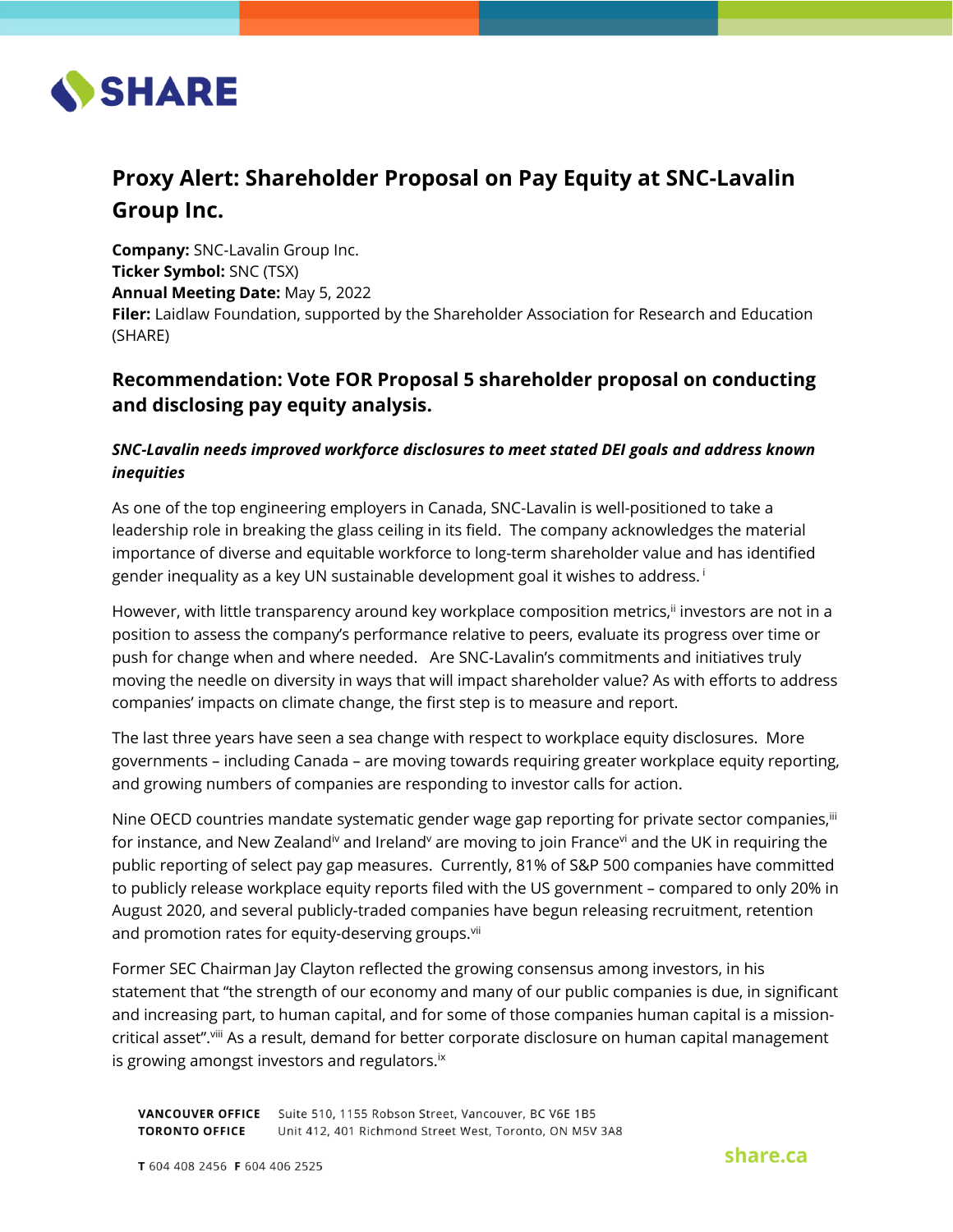Unfortunately, SNC-Lavalin has resisted providing comprehensive workforce data for its global workforce, including relevant data on pay equity.

In 2022, SHARE filed a proposal, on behalf of the Laidlaw Foundation, that requests the company:

*report to shareholders on the outcomes of their diversity, equity and inclusion efforts by publishing comprehensive quantitative data on workforce composition (e.g., recruitment, retention and promotion rates) and compensation practices (e.g., wages, bonuses and access to benefits) by gender, race and ethnicity. The reporting should be done at reasonable expense and exclude proprietary information.*

We urge shareholders to vote FOR resolution 5.

## **Has SNC-Lavalin closed the gender wage/compensation gap?**

Where workplace equity disclosures are required, what SNC-Lavalin has disclosed illustrates the need for further action. The UK was one of the first jurisdictions requiring businesses with 250 or more employees to disclose median and mean pay and bonus compensation by gender on an annual basis. SNC-Lavalin discloses on behalf of two subsidiaries, and as with many other employers, these disclosures reveal a sizeable gender gap:

| <b>Employer</b>                                                 | $\%$<br><b>Difference</b><br>in hourly<br>rate (Mean) | $\frac{9}{6}$<br><b>Difference</b><br>in hourly<br>rate<br>(Median) | % Who<br>received<br>bonus pay<br>(Women) | % Who<br>received<br>bonus<br>pay (Men) | %<br><b>Difference</b><br>in bonus<br>pay (Mean) | $\frac{9}{6}$<br><b>Difference</b><br>in bonus<br>pay<br>(Median) |
|-----------------------------------------------------------------|-------------------------------------------------------|---------------------------------------------------------------------|-------------------------------------------|-----------------------------------------|--------------------------------------------------|-------------------------------------------------------------------|
| SNC-<br>LAVALIN<br>RAIL &<br><b>TRANSIT</b><br>LTD <sup>x</sup> | 34.3                                                  | 40.8                                                                | 17                                        | 20                                      | 10.2                                             | 37.5                                                              |
| <b>ATKINS</b><br><b>LIMITED<sup>xi</sup></b>                    | 19.6                                                  | 17.1                                                                | 37                                        | 40                                      | 40.6                                             | 21.7                                                              |

A gender gap in benefit entitlements has also been reported by a group of SNC-Lavalin employees. A female-dominated bargaining unit at Canada's Candu Energy unit has been unsuccessfully seeking the same entitlements to dental, health and leave benefits as male-dominated units. Family health benefits and access to leave policies, according to a recent article in the Harvard Business Review, are particularly important to female job-seekers.<sup>xii</sup>

The OECD's 2021 policy brief on pay transparency identifies low quality reporting and lack of data as a major obstacle in addressing the gender pay gap, noting "pay transparency policies give workers, employers and the public an important tool to combat gender inequality: they offer an acknowledgement of the existence and the size of gender pay gaps." Absent pay gap transparency, the report notes, it is difficult for individuals to identify and document workplace inequities, let alone seek remedies.<sup>xiii</sup>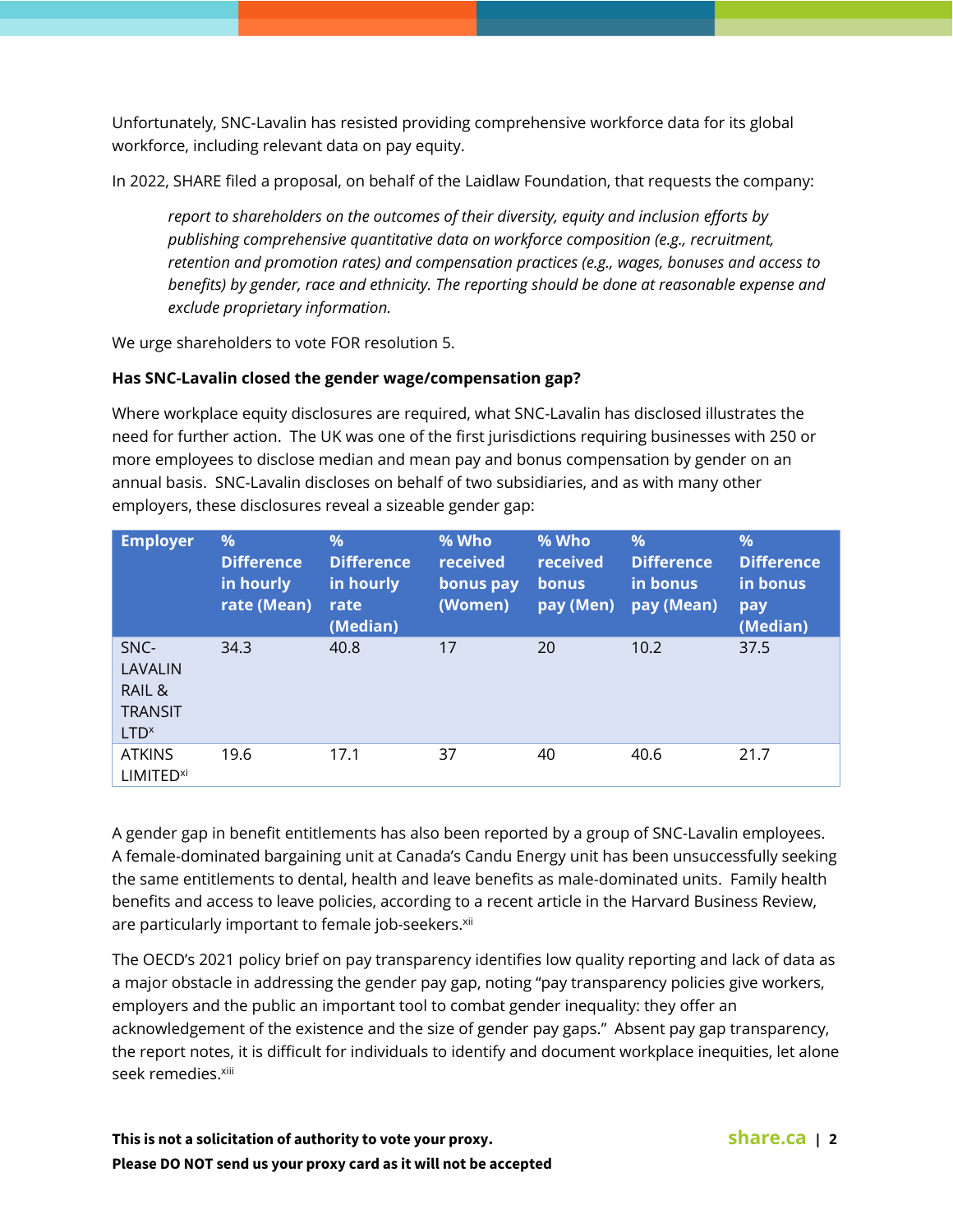As with climate-related disclosures, companies – especially early adopters – may be concerned about the ramifications of disclosing challenges, even if they are not unique. *More* detailed reporting may allow for important nuances to be communicated, for example allowing companies with little diversity among senior employees to show progress in recruiting, retaining and/or promoting diverse new team members, or companies facing large mean/median wage gaps to demonstrate the achievement equal pay within classifications.

As the US investor group *As You Sow* has noted," [t]ransparency and reporting, in and of itself, is an important best-practice to be celebrated. When a company releases meaningful data on its workforce composition alongside its rates of promotion, recruitment, and retention of diverse employees it illustrates...[acknowledgement that] discrimination is a systemic problem in corporate America, [its] commitment to be accountable to its employees … [willingness to allow] investors and other stakeholders to assess and compare the effectiveness of its programs."<sup>xiv</sup> After a year in which the global gender pay gap increased, $x$  this accountability is more urgent than ever.

The company's disclosure, in its 2022 proxy is inadequate. The disclosure does not provide investors with decision-useful, quantitative workforce data. The company has asserted that it cannot provide more comprehensive data without putting itself at a competitive disadvantage. We do not accept this assertion. The company already provides stronger reporting for its UK operation, without any such competitive risk; many companies provide adequate reporting in the North American context, again, without any such competitive risk.

#### **Conclusion**

The link between strong human capital management practices, including efforts to foster a diverse and inclusive workforce, and improved corporate performance is well established. The link is even stronger where a company's core product is dependent on a highly skilled and specialised professional and technical workforce.

The information disclosed by SNC-Lavalin to date is limited, though it does give some reason for investors to pause and dig deeper. Investors would benefit from comparable pay equity disclosure across multiple jurisdictions.

We urge investors to vote FOR proposal 5.

## **Contact**

Anthony Schein Director of Shareholder Advocacy SHARE [aschein@share.ca/](mailto:aschein@share.ca)/416.306.6462

#### **Link to full proposal**

[https://www.snclavalin.com/~/media/Files/S/SNC-Lavalin/investor-briefcase/en/2022/snc-lavalin](https://www.snclavalin.com/~/media/Files/S/SNC-Lavalin/investor-briefcase/en/2022/snc-lavalin-proxy-circular-2022-en.pdf)[proxy-circular-2022-en.pdf,](https://www.snclavalin.com/~/media/Files/S/SNC-Lavalin/investor-briefcase/en/2022/snc-lavalin-proxy-circular-2022-en.pdf) page 125.